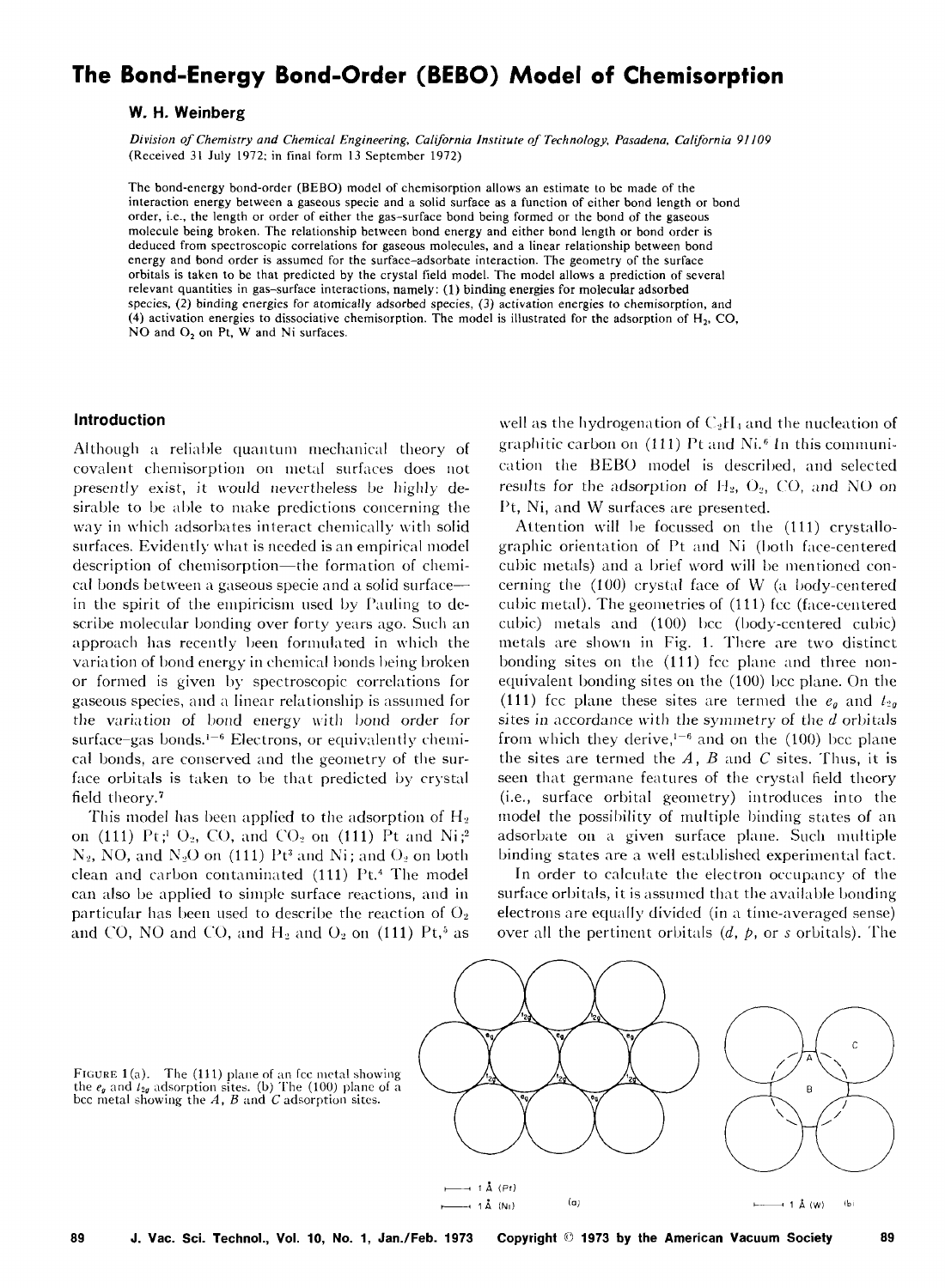

FIGURE 2. The interaction energy of  $H_2$  with Pt (111) as a function of reaction coordinate which is set equal to zero at the minimum of the stable atomic well.

electronic configuration used is that predicted by the Engel-Brewer rules,<sup>8</sup> namely  $d^{n-1}s$  for bcc metals and  $d^{n-3}$  sp<sup>2</sup> for fcc metals where *n* is the number of outer shell electrons. Thus, the electronic configuration of Pt and W is expected to be  $5d^7$   $6s^2$  and  $5d^5$  6s, respectively.

By combining the BEBO concepts with the crystal field theory (the latter gives the surface orbital geometry and occupancy), it is possible to make rather detailed predictions concerning the way in which simple adsorbates interact with metal surfaces. For example, it is possible to predict in certain cases the following quantities: (1) the activation energy to adsorption, (2) the binding energy of both molecularly and dissociatively adsorbed species, and (3) the activation energy to dissociative chemisorption.

## I. BEBO Model

The philosophy of how the BEBO model is used in connection with describing the chemical interaction of gases with surfaces has been given in the Introduction. A more detailed description of the model will now be presented. When a diatomic gas molecule interacts with a surface, the energetics involved may be thought of in terms of a Born-Haber cycle. For example, consider that the molecule *AB* is adsorbed on a metal surface *M.* The binding energy *V* of an adstate (in the most general case, a molecular state) is equal to the following contributions: (1) the dissociation energy of *AB, DAB,* (2) the binding energies of both *A* and *B* to the surface,  $E_{M-A}$  and  $E_{M-B}$ , and (3) the energy in the *AB* molecule while in the adstate on the surface,  $E_{\text{Sur, }AB}$ . This cycle may be written in the following way (assuming the zero of energy is the infinitely separated gas and surface)

$$
V = D_{AB} - E_{M-A} - E_{M-B} - E_{\text{Sur, }AB}.
$$
 (1)

The dissociation energy of the *AB* molecule is a known quantity; and the energies of the gas-metal bonds are assumed to obey the following relationship,

$$
E_{M-i} = E_{M-i,s} n_{M-i}, \qquad (2)
$$

where  $E_{M-i,s}$  is the *single order bond energy* between the two chemical species M and i, and  $n_{M-i}$  is the bond order between  $M$  and  $i$ . The single order bond energy is often available in the literature<sup>9,10</sup> or may be estimated empirically.<sup>1-6</sup> The energy in the  $AB$  bond while adsorbed on the surface may be calculated from an equation of the form<sup>11</sup>

$$
E_{AB} = E_{AB,s} n_{AB} r, \tag{3}
$$

where  $E_{AB,s}$  is the *single order bond energy* in the  $AB$ molecule,  $n_{AB}$  is the bond order of the  $AB$  molecule, and  $\phi$  is an empirical exponent which normally has a value very close to unity. Alternatively, spectroscopic correlations relating the energy in the *AB* bond to its bond order may be used.<sup>11</sup>

When applying the BEBO model to actual gassurface interactions, the knowledge of the surface orbital geometry derived from the crystal field model of a surface is used. This can lead to interesting results, and in particular the possibility of multiple bonding states of a gas even on a low-index plane of a metal single crystal. The model will now be illustrated for the case of several specific examples.

# II. Calculated Results

# A. Hydrogen Adsorption on Platinum (111) and Tungsten (100)

1.  $H_2+Pt(111)$ 

The  $e_{\theta}$  and  $t_{2\theta}$  sites on a Pt (111) surface are not equivalent. The triad of orbitals comprising the  $e_g$  site makes an angle of 35°16' with the surface plane while the triad of orbitals comprising the  $t_{2g}$  site makes an angle of 54°44'. This geometry thus favors the  $t_{2g}$  sites as possible molecular sites for  $H_2$  and the  $e_g$  sites as possible atomic sites for the hydrogen adsorbate.<sup>1</sup> In fact,  $H<sub>2</sub>$  can interact with two of the three individual  $t_{2g}$  orbitals of the  $t_{2g}$  site. The H-H bond is stretched (an endothermic process) while the Pt-H bonds are formed (an exothermic process). This continues until either of two events occur: (1) the electrons available in the surface orbitals are depleted, or (2) the hard sphere radius of the Pt–H complex is reached  $(1.685 \text{ Å})$ . The occupancy of the  $t_{2g}$  surface orbitals of platinum is  $0.6$  electron.<sup>1</sup> After a molecular state is formed, dissociation of the  $H_2$  may occur via surface diffusion of the two atoms to the atomic bonding  $e_{\rho}$  sites. Since the geometry of these interactions is known (both that of the surface orbitals and molecular hydrogen), the potential energy of interaction of  $H_2$  with a Pt (111) surface may be calculated as a function of "reaction (i.e., adsorption) coordinate," p.

For this purpose Eq. (1) is rewritten as

$$
V = D_{\mathrm{H}_2} - 2E_{\mathrm{Pt-H}} - E_{\mathrm{Sur, H}_2}.
$$
 (4)

The chemical interaction commences when the H-H bond begins to stretch and the two Pt-H bonds begin to form. The energy in the  $H_2$  molecule is known from the bond energy-bond length (BEBL)<sup>1,11</sup> correlation, i.e.,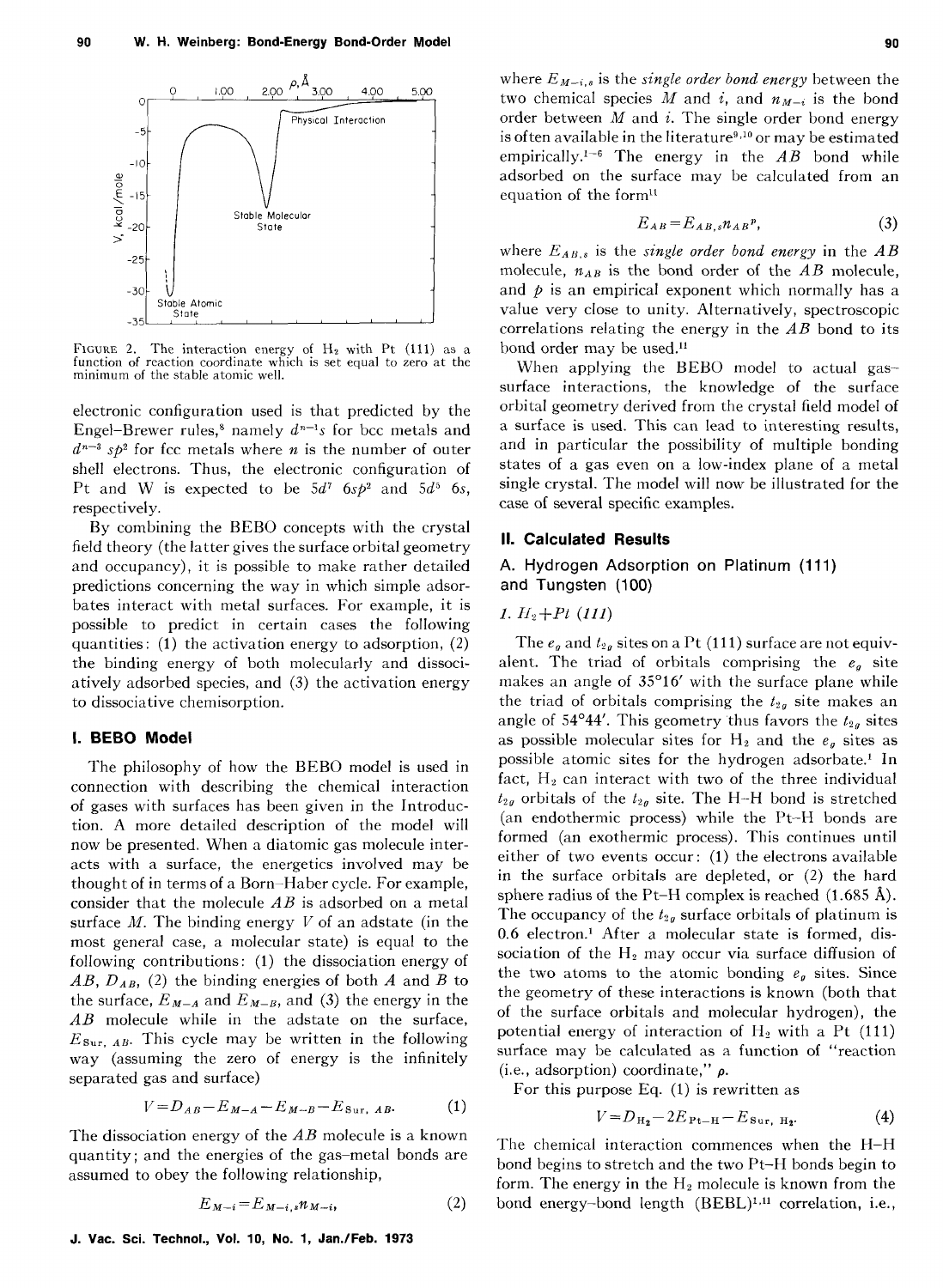the potential energy of interaction is calculated as a function of bond length or reaction coordinate. The term  $E_{P_{t-H}}$  of Eq. (4) is calculated in the following way. The bond order in the  $H_2$  on the surface is calculated from the equation (with all energy units in kcal/ mole)  $E_{\text{H}_2} = 103.2 n_{\text{H}_2}^{1.041}$ , (5)

$$
E_{\mathrm{H}_2} = 103.2 n_{\mathrm{H}_2}^{1.041},\tag{5}
$$

since  $E_{H_2}$  is known as a function of  $\rho$ . From conservation of chemical bonds, it follows that

$$
n_{\mathrm{Pt-H}} = 1 - n_{\mathrm{H}_2} \tag{6}
$$

and thus  $E_{Pt-H}$  may be calculated from the following equation  $E_{\text{Pt-H}} = 67n_{\text{Pt-H}},$  (7)

$$
E_{\mathrm{Pt-H}} = 67n_{\mathrm{Pt-H}},\tag{7}
$$

since  $E_{Pt-H,s}$  is known to be 67 kcal/mole.<sup>1</sup> The dissociation energy of H<sub>2</sub>,  $D_{\text{H}_2}$ , is 103.2 kcal/mole. This allows the interaction energy  $V(\rho)$  to be calculated, and the result is shown in Fig. 2. The physical interaction well [calculated assuming a Lennard-Jones (3-9) potential] is shown for completeness together with both the molecular and atomic chemical wells. The former has a binding energy of 17 kcal/mole, while the latter has a binding energy of 31 kcal/mole. The molecular well occurs when  $n_{Pt-H} = 0.6$ , and the Pt-H bond length is 1.81 A as opposed to the hard sphere of 1.68 A. No activation energy relative to the energy zero is predicted for the adsorption or the dissociation of  $H_2$  by Pt **(111).** 

# 2.  $H_2+W(100)$

A general reaction coordinate picture of the  $H_2-W$ (100) interaction may be calculated just as was done for the case of  $H_2+Pt$  (111) given above.<sup>12</sup> From orbital overlap considerations it would be excepted that a molecular interaction would occur on the *A* sites of Fig. **1** (b), whereas atomic adsorption would occur on the *B* sites (and perhaps on the *C* sites at quite high coverages). Since the surface orbital occupancy is greater for W than Pt the molecularly adsorbed state at the *A* sites occurs at the hard sphere radius of the W-H complex, namely 1.66 Å. At this point the  $H_2$  bond length is 1.23 Å, and the  $H_2$  bond order may be calcu-

 $300$ 

BOND ORDER





FIGURE 4. Calculated interaction energy for CO adsorption on Pt (111).

lated from the Pauling relationship<sup>13</sup> for  $H_2$ ,

$$
R = R_s - 0.26 \ln n_{\rm H_2} \tag{8}
$$

and in the present case  $R = 1.23$  Å and  $R_s$ , the single order bond length, is 0. 74 A. Thus the bond order for  $H_2$  adsorbed in the molecular  $A$  sites is 0.15. Equations (4) and (5) may now be used together with the analogue to Eq. (7) for  $H_2-W$  (100) interactions,  $namely<sup>12</sup>$ 

$$
E_{\rm W-H} = 67.7 n_{\rm W-H}, \tag{9}
$$

to give both the molecular binding energy of  $H<sub>2</sub>$  on (100) W  $(n_{\text{H}_2} = 0.15 \text{ and } n_{\text{W-H}} = 0.85)$  and also the atomic binding energy  $(n_{\text{H}_2}=0, n_{\text{W-H}}=1)$ . The binding energies for the molecular state and atomic state are calculated to be 26.2 and 32.2 kcal/mole, respectively.

## **B. Carbon Monoxide Adsorption on Platinum (111)**

Due to orbital overlap considerations, CO is expected to adsorb on Pt  $(111)$  at the  $e_g$  sites; and elementary quantum chemical considerations<sup>14,15</sup> coupled with empirical infrared spectroscopy results<sup>16</sup> indicate the interaction is between the Pt and the C atom of the CO molecule. The potential energy of interaction may be written in analogy with Eq. (1) as

$$
V(n) = D_{\text{CO}} - E_{\text{Pt-CO}} - E_{\text{Sur, CO}},
$$
 (10)

where  $D_{\text{CO}} = 256$  kcal/mole and  $E_{\text{Sur, CO}}$  may be obtained as a function of *nco* (and equivalently as a function of  $n_{Pt-CO}$  through the appropriate bond conservation relationships<sup>2</sup>) from the spectroscopic correlation shown in Fig. 3. The Pt– $CO$  bond energy is given by

$$
E_{\text{Pt-CO}} = 46n_{\text{Pt-CO}},\tag{11}
$$

since the single bond energy of Pt–CO is 46 kcal/mole.<sup>2</sup>

The calculated interaction energy of CO with Pt ( **111)**  is shown in Fig. 4. There is a stable molecularly adsorbed state with a binding energy of 28 kcal/mole at which point  $n_{\text{CO}} = n_{\text{Pt-CO}} = 2.00$ . The calculated acti-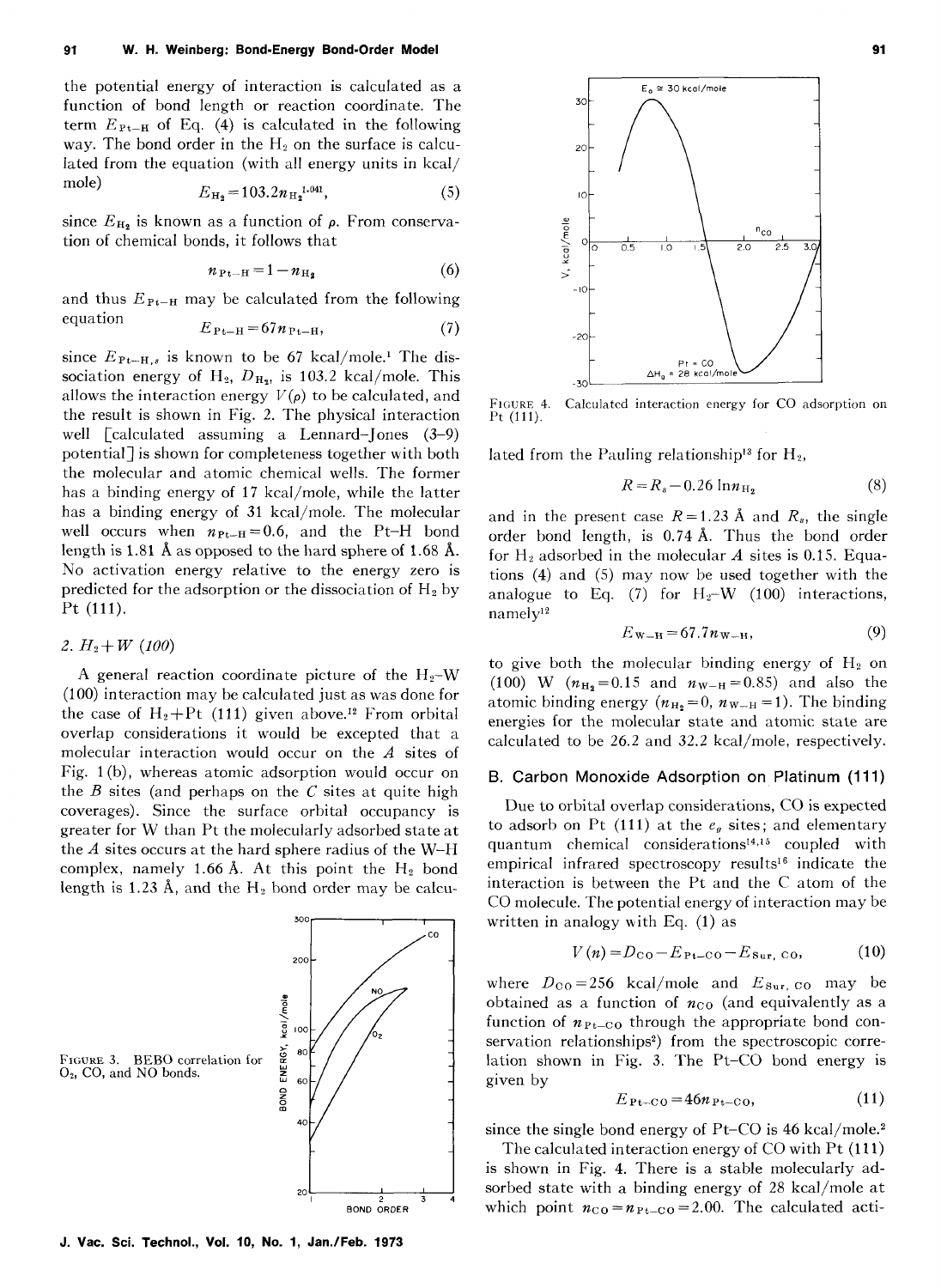

FIGURE 5: Calculated interaction energy for NO adsorption on Pt (111).

vation energy to dissociation is  $\sim$ 30 kcal/mole. The calculated molecular state is a result of the BEBO relation for CO (Fig. 3), and not, for example, a result of electron depletion of surface orbitals. Thus, it would be expected that on relatively smooth low index planes of Pt the binding energy should be rather constant, approximately 28 kcal/mole. On rougher surfaces of Pt it is possible *simultaneous* interaction of both the C and 0 atoms in the CO molecule with surface orbitals could lead to dissociative adsorption with an activation energy much less than 30 kcal/mole. Further details concerning the CO-Pt (111) interaction may be found in Reference 2.

#### C. Nitric Oxide Adsorption on Platinum (111)

The interaction between NO and Pt(111) is expected to be very similar to that of CO, namely adsorption through the N atom at an  $e_{q}$  site on the Pt surface.<sup>3</sup> Equation (1) may be written in the following form for the NO-Pt interaction

$$
V(n) = D_{N0} - E_{Pt-NO} - E_{Sur, NO}, \qquad (12)
$$

where  $D_{N0}$ =151 kcal/mole and  $E_{\text{Sur, NO}}$  is given as a function of  $n_{NQ}$  in Fig. 3. The bond energy between a Pt atom and an NO molecule is given by<sup>17</sup>

$$
E_{\text{Pt-NO}} = 32n_{\text{Pt-NO}},\tag{13}
$$

with the single order bond energy of Pt-NO given by 32 kcal/mole and with elementary bond conservation relations relating  $n_{\text{NO}}$  to  $n_{\text{Pt-NO}}$ .<sup>3,17</sup>

The interaction energy  $V(n_{N0})$  may be calculated using Eqs. (12) and (13) together with Fig. 3, and the result is shown in Fig. 5. There is a molecularly adsorbed



J. Vac. Sci. Techno!., Vol. 10, No. 1, Jan./Feb. 1973

state of NO on Pt (111) with a binding energy of 24.7 kcal/mole which occurs when  $n_{Pt-NO} = 1.5$  and  $n_{NO}$  $= 1.75$ . The calculated activation energy to dissociation of the NO molecule on the Pt surface is 11.3 kcal/ mole (relative to gaseous NO), and this energy barrier occurs at  $n_{NQ} = 0.775$ . The calculations indicate no activation energy for adsorption into the molecular

# D. Oxygen Adsorption on Platinum (111), Nickel (111), and a Platinum (111) Surface with Adsorbed Carbon

## 1.  $O_2$ + $Pt$  (111)

state.

The initial interaction of  $O_2$  with Pt (111) is also expected to occur through an  $e_g$  site for overlap reasons.<sup>2,4</sup> The potential energy of interaction is given by

$$
V(n) = D_{02} - E_{P1 - O2} - E_{Sur, O2},
$$
 (14)

where  $D_{Q_2}$ =118 kcal/mole and  $E_{Surr, Q_2}$  is given in Fig. 3 as a function of  $n_{0<sub>2</sub>}$ . The bond energy between Pt and  $O_2$  is given by<sup>2,4</sup>

$$
E_{\text{Pt}-\text{O}_2} = 46.6n_{\text{Pt}-\text{O}_2},\tag{15}
$$

since the single order Pt-0 bond energy is 46.6 kcal/ mole.<sup>2,4,18</sup> A plot of the interaction energy  $V$  as a function of bond order in the  $O_2$  molecule is shown in Fig. 6. There is a calculated activation energy to adsorption of  $\sim$ 3 kcal/mole, and the dissociative heat of adsorption is predicted to be 68 kcal/mole. The BEBO model does not predict the existence of a stable molecularly adsorbed state.

#### 2.  $O_2 + Ni$  (111)

The interaction of  $O<sub>2</sub>$  with Ni (111) may be treated in an analogous way to that of  $Pt(111)$  given above.<sup>2</sup> The important differences are that the lattice spacing is smaller on Ni as compared with Pt (which modifies the relative positions of the adsorption sites on the surface), and the Ni-0 bond energy is given by the following equation [the analogue of Eq.  $(15)$ ],<sup>2,18</sup>

$$
E_{\mathrm{Ni}-\mathrm{O}_2} = 58n_{\mathrm{Ni}-\mathrm{O}_2} \tag{16}
$$

since the single order bond energy of Ni-0 is 58 kcal/ mole. The calculated interaction energy for  $O<sub>2</sub>$  and Ni (111) is different from that for  $O_2$  and Pt (111) in the following ways: (1) There is no predicted activation energy to adsorption on Ni; and (2) the calculated heat of dissociative chemisorption is greater, approximately 114 kcal/mole. A similarity in the two results is that the BEBO model predicts no stable molecularly adsorbed state of  $O_2$  on Ni (111).

## 3.  $O_2 + (111)$  PtC

The BEBO model can also be used to predict the chemisorption properties of  $O<sub>2</sub>$  on a carbon contaminated Pt  $(111)$  surface.<sup>4</sup> The  $O<sub>2</sub>$  initially interacts with the free valence of the adsorbed C atom, with the final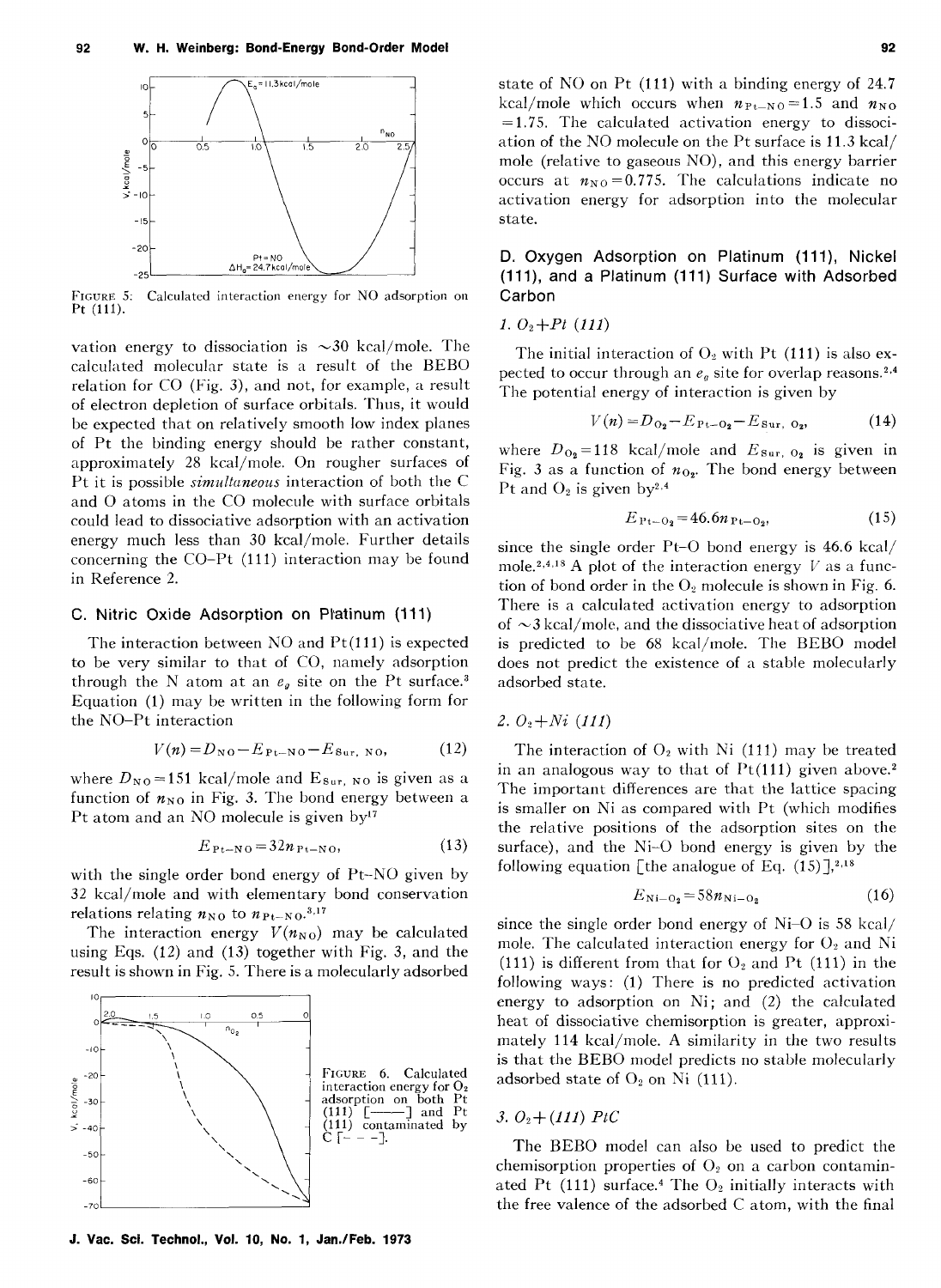TABLE I. Comparison of BEBO predictions with experimental data.

|                                                                                        | Ea, ads., kcal/mole |                                                                                        | Molecular $\Delta Ha$ ,<br>kcal/mole |                                                                                      | Ea, dis., kcal/mole |                                                                                                                   | Dissociative $\Delta Ha$ .<br>kcal/mole |                        |
|----------------------------------------------------------------------------------------|---------------------|----------------------------------------------------------------------------------------|--------------------------------------|--------------------------------------------------------------------------------------|---------------------|-------------------------------------------------------------------------------------------------------------------|-----------------------------------------|------------------------|
| Gas-Surface                                                                            | Calculated          | Experimental                                                                           |                                      | Calculated Experimental                                                              | Calculated          | Experimental                                                                                                      | Calculated                              | Experimental           |
| $H_2/Pt$ (111)                                                                         | $\theta$            | $\sim 0^a$                                                                             | 17                                   | ~18 <sup>a</sup>                                                                     | $\theta$            | $\sim 0^{\rm a}$                                                                                                  | 31                                      | $\sim$ 31 <sup>a</sup> |
| $H_2/W$ (100)                                                                          |                     | $\sim$ 0 <sup>b, c</sup>                                                               | 26.2                                 | 26.3 <sup>b</sup><br>25.2 <sup>c</sup>                                               | $\theta$            | $\sim 0^{b,c}$                                                                                                    | 32.2                                    | 32.3 <sup>b,e</sup>    |
| $CO/Pt$ (111)                                                                          | $\theta$            | $\sim 0$ d, e, f                                                                       | 28                                   | $\sim$ 28 <sup>d,e,f</sup>                                                           | $\sim$ 30           | $"large"^{d,e}$<br>>10 <sup>f</sup>                                                                               | $\cdot$                                 | $\cdots$               |
| $NO/Pt$ (111)                                                                          | $\theta$            | $\sim 0$                                                                               | 24.7                                 | $\sim$ 25g                                                                           | 11.3                | $\sim$ 12 $\epsilon$                                                                                              | $\cdots$                                | $\cdots$               |
| $O_2$ /Pt (111)                                                                        | $\sim$ 3            | $\sim$ 3d, e, h, i, j                                                                  | $\cdots$                             | $\cdots$                                                                             | 0                   | $\sim 0$ h, i, j, k                                                                                               | 68                                      | 64 <sup>k</sup>        |
| $O_2/Ni$ (111)                                                                         |                     | $\sim 0^k$                                                                             | $\cdots$                             | $\cdots$                                                                             | 0                   | $\sim$ 0 <sup>k</sup>                                                                                             | 114                                     | 107 <sup>k</sup>       |
| $O_2/PtC$                                                                              |                     | $\sim 0^{1}$                                                                           | $\cdots$                             | $\cdot$                                                                              | $\Omega$            | $\sim 0$ <sup>i</sup>                                                                                             | 68                                      | ND <sup>1</sup>        |
| <sup>a</sup> Reference 26.<br><sup>b</sup> Reference 27.<br><sup>e</sup> Reference 28. |                     | <sup>d</sup> Reference 29.<br><sup>e</sup> Reference 30.<br><sup>f</sup> Reference 31. |                                      | <sup>g</sup> Reference 17.<br><sup>h</sup> Reference 2.<br><sup>1</sup> Reference 4. |                     | <sup>j</sup> Reference 32.<br><sup>k</sup> Reference 33.<br>$\mathbf{N} \mathbf{D} = \mathbf{N} \mathbf{o}$ data. |                                         |                        |

adstate being an 0 atom bound to a Pt site and a CO molecule also bound to a Pt atom. The interaction energy may be written as

$$
V(n) = D_{\mathbf{O}_2} - E_{\text{PtC}-\mathbf{O}_2} - E_{\text{Sur, O}_2}
$$
 (17)

and the BEBO relationships (Fig. 3) for both CO and 00 bonds are used together with equations (11) and (15). The number of bonding electrons, i.e., the number of chemical bonds, is conserved in the usual fashion. The calculated interaction energy is shown in Fig. 6. The BEBO model predicts no activation energy to adsorption, no stable state of molecularly adsorbed *Oz,* and a dissociative heat of adsorption of 68 kcal/mole ( $Pt = CO$ )  $+Pt = 0$ . That is fortuitously the same value for the dissociative heat of adsorption of *Oz* on clean Pt (111).

## **Ill. Summary**

The BEBO model has been described and applied to the chemisorption of several atomic molecules on various surfaces, i.e.,  $H_2$  on Pt (111) and W (100), CO on Pt (111), NO on Pt (111), and *Oz* on Pt (111), Ni (111) and a Pt (111) surface contaminated by carbon. The calculated results are shown in Table I together with a comparison with relevant experimental results. It is clear that the BEBO model describes very well these gas-surface interactions; and it has also been used to successfully elucidate the chemisorption of several other molecules on various metal surfaces, $1-4$  and to predict the energetics of several heterogeneously catalyzed surface reactions.<sup>5,6</sup>

Perhaps the greatest uncertainties in the BEBO model are the following: (1) The single order bond energy to be used in calculating the gas-surface bond energy, i.e.,  $E_{M-i,s}$  of Eq. (2); (2) the appropriate BEBO relationship for the surface-gas bonds, i.e., the exponent of the bond order in Eq. (2) may not be exactly unity; (3) the geometry of the *surface* orbitals may not be that predicted by the crystal field model; and (4) the electronic structure of the surface orbitals may not be precisely that predicted by the Engel-Brewer rules. It is probable that the uncertainty in  $E_{M-i,s}$  leads to the greatest source of error in the BEBO calculations. It has been argued previously that the surface-gas bond energy should be very nearly linear with bond order. $1-3$  The success of the model especially for the case of  $H_2$  adsorption strongly suggests that the surface orbitals (at least in the presence of an adsorbing gas) have approximately the geometry as in the bulk solid and the Engel-Brewer rules have been shown to be quite reliable in predicting the electronic structure of both metals and alloys.<sup>7,19</sup> In the most unfavorable case a value of  $E_{M-i,s}$  may have to be derived by fitting empirical chemisorption data, but generally its value can be deduced either from available thermochemical data (e.g., heats of sublimation or heats of formation) or empirical mixing rules. $1-3$ 

The BEBO model implicitly implies the formation of a localized "surface molecule" as a result of chemisorption. This is a very attractive concept which has recently been given a theoretical foundation.<sup>15,20,21</sup> Experimental evidence for this proposition is derived from the studies of Sachtler *et al.*<sup>20,21</sup> on Cu-Ni alloys who have shown that an adsorbing gas molecule actually can discriminate between a surface Ni and Cu atom, i.e., the chemisorption is evidently not governed by collective properties such as the structure of the  $d$ -band or the position of the Fermi energy. In addition, Boudart<sup>22</sup> has shown that the chemisorption properties of gas molecules are identical on both very dispersed metal particles whose diameter is only  $\sim$ 10 Å (i.e., the particles are essentially totally surface) as well as on metal conglomerates whose diameter is on the order of hundreds of Angstroms (i.e., particles with a small surface-to-volume ratio). If collective electronic properties of the metal are important, differences in the experimental results for these two radically different surfaces would be expected, but none were noted. These results tend to support the BEBO approach.

It is useful to briefly compare the BEBO method with previous thermochemical calculations aimed at estimating initial heats of adsorption. The latter approaches have generally been confined to the interaction of H<sub>2</sub> with metal surfaces<sup>23</sup>; however, Higuchi et al. have also considered the adsorption of  $O_2$ ,  $N_2$ , and CO on various transition metals.<sup>24</sup> Eley has assumed that the metal-hydrogen bound energy is given by (with